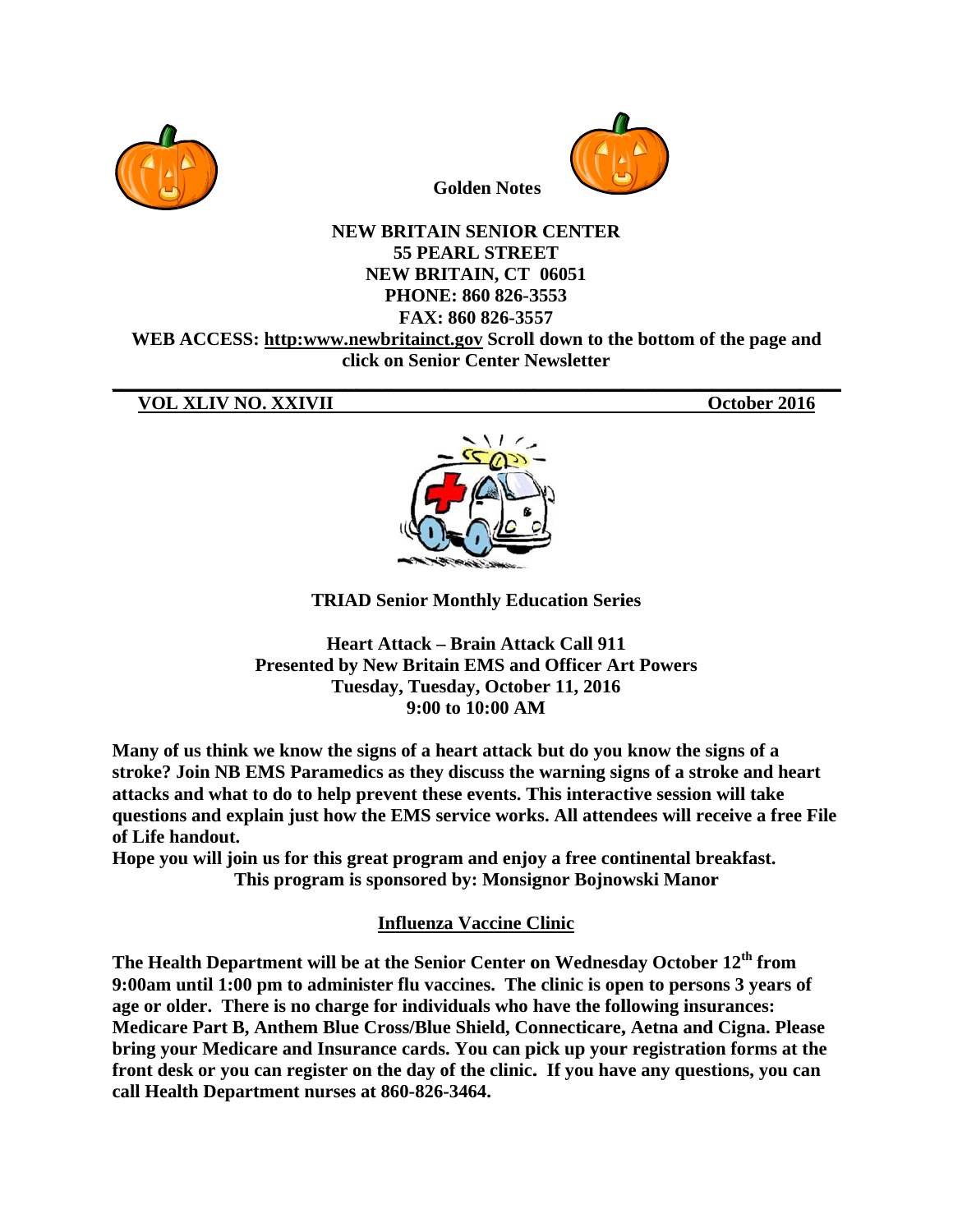## Parks/ Recreation/ Community Service Bus Trips

**3113 - M Macy's Parad de Macy's Thanksgiving Day Parade Thursda ay, Novembe er 24, 2016 Cost: \$7 9.00 Program Content:** Usher in the Holiday Season at one of the most beloved holiday events ever! See the famous **balloons, floats, marching bands and of course, Santa. The buss will drop off at the Plaza Hotel (5th Ave. & Central Park) Trip includes: round-trip motor coach transportation and** Tour Director. Registration deadline  $10/24/2016$ 

**3115 - NYC Botanical Gardens** 3115 - NYC Botanical Gardens<br>New York Botanical Gardens Holiday Train Show **Saturday, December 10, 2016 Cost: 12 9.00 Program Content:** Garden-gauge trains zip along a quarter-mile of track past beloved New York landmarks,

**made from plant materials—all within the warmth of the country's largest Victorian-style** glasshouse. Trip includes: round-trip motor coach transportation, admission to the Botanical Gardens Train Show, Lunch Buffet, Behind the Scenes Tour, and Leisure ton<br>Arthur Ave. Registration deadline 11/10/2016<br>THE REGISTRATION DEADLINE FOR SHARED TRIPS IS ONE MONTH PRIOR: Arthur Ave. Registration deadline 11/10/2016

THE REGISTRATION DEADLINE FOR SHARED TRIPS IS ONE MONTH PRIOR **Shared bus trips are offered to several communities, exact departure times are dependent upon towns attending. Departure times for most shared bus trips are between 7:00am and 9:00am; most trips depart from m the comm muter parkin ng lot across s from the N New Britain** 9:00am; most trips depart from the commuter parking lot across from the New Britain<br>Target Store located at 475 Hartford Road, New Britain. Participants are notified via letter **of exact departure times/location at least two weeks prior to trip. Participants must be over the age o of 18 or acco ompanied b by an adult**.

Call 860 826-3360 for more information

**Book Group Meeting** 

The Public Library – Senior Center Book Group will meet on Tuesday, October 18th at **1:00 pm here at the senior center. The book read for the next meeting is** *The Moher Tongue* written by Bill Bryson. With dazzling wit and astonishing insight, bestselling author Bill Bryson explores the remarkable history, eccentricities, resilience and sheer fun of the **English l language.** 

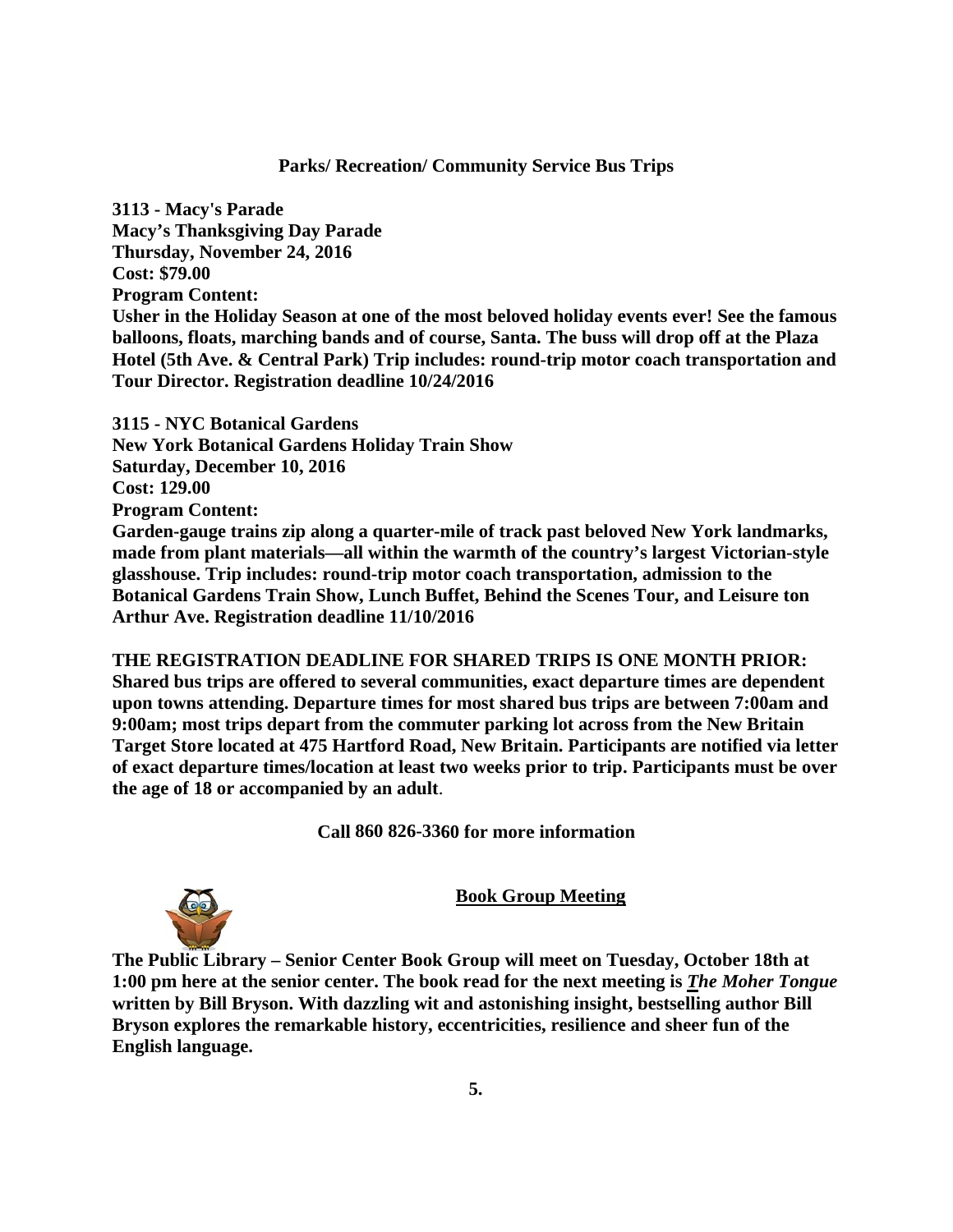## **Friday at the Movies**

**October 21 1, 2016 at 12 2:45PM Sister Act – 2** 

**Everybody's favorite nun is back in the habit as Academy Award winner Whoopi** Goldberg stirs up more laughs than ever before!



**AARP** Safe Drivers Course

starting at 8:45 am and ending at 12:15 pm. Persons interested in taking the course can sign up starting on October 5<sup>th</sup> at the from desk. The cost for the program is \$15.00 for The AARP Safe Drivers Course will be offered on Thursday, October 20, 2016 AARP members and \$20.00 for nonmembers.

**Seniors in Action New Britain Meeting<br>
Vermont Room<br>
Thursday, October 6<sup>th</sup> 11:00 am<br>
Come and join the group for some valuable information and socialization. Seniors in Action New Britain Meeting T Thursday, O October 6th 1 11:00 am Verm mont Room m Refreshments will be served** 



#### **Li ive Well: Di iabetes Self f- Managem ment Classes**

**Britain Health Department is offering a Live Well: Diabetes Self-Management Program** Wednesdays, November 2 to December 14, 2016, from 1 to 3:30 pm, at the New Britain Wednesdays, November 2 to December 14, 2016, from 1 to 3:30 pm, at the New Britain<br>Senior Center, 55 Pearl St., New Britain. There are six sessions although we will not have class on November 23, 2016. In order to fully benefit from the program it is recommended that you attend all of the session dates. The sessions will help you learn how to manage blood sugar, eat healthy, build your confidence, and much more. Class size is limited and registration is required. Please call the Health Department for registration at 860-826-3464. **Do you u have diabe etes or take care of som meone who h has diabetes ss? The New**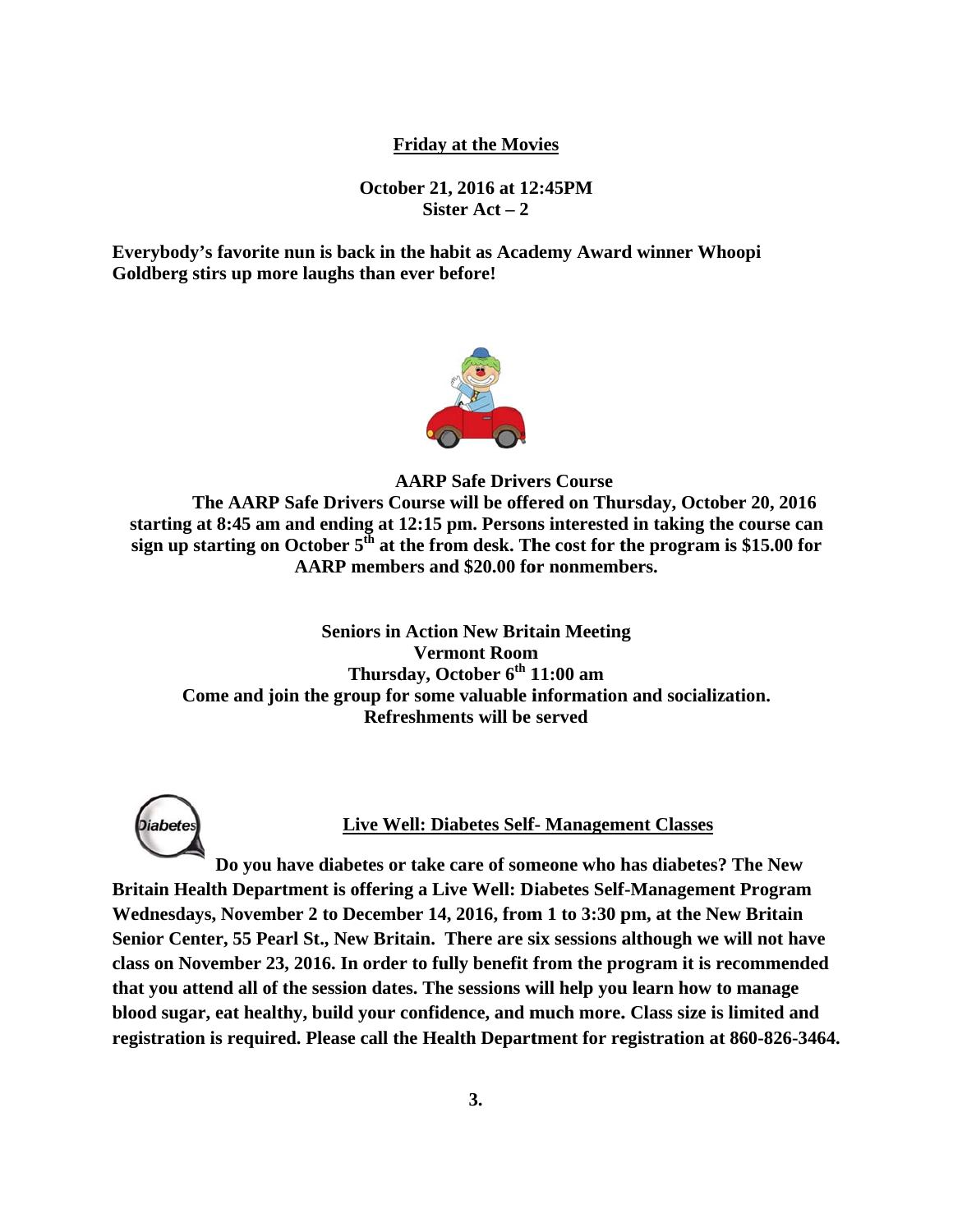## **DAILY CALENDAR OF ACTIVITIES October 2016**

#### **Monday**

**8:15 am to 11:10 am– Snack bar open 8:45 am to 9:15am. – Beginners Line Dancing 9:00 am to 11:30 am Exercise/Table tennis open 9:15 am to 11:30 am – Art class open 9:15 am to 10:00 am – Exercise Class with Chris 10:00 am to 11:00 am – Line dancing class 12:45am to 3:00 pm - Bingo** 

#### **Tuesday**

**8:15 am to 11:00 am. – Snack Bar open 8:45 am to 9:15 am - - Beginners Line Dancing 9:00 am to 11:30 am Exercise/Table tennis open 9:15 am to 10:15 am – Exercise Class with Chris 9:15 am to 11:30 pm – Craft group meets 10:30 am to 11:15 am – Line dancing with Chris 12:30 to 2:30 pm – Wii Bowling 1:00 pm to 3:30 pm – Craft group meets Wednesday 8:15 am to 11:00 am – Snack bar open 9:00 am to 11:30 am - Exercise/Table tennis open 9:30 am to 11:30 am – Pinochle Club 9:15 am to 11:30 am – Art Class open 9:30 am to 11:00 am - Adult Coloring 1:00 pm to 3:00 pm – Ballroom Dancing** 

### **Thursday**

**8:15 am to 11:00 am – Snack bar open 9:00 am to 11:30 am Exercise/Table tennis open 9:30 am to 10:30 am –ZUMBA with Amy 9:15 am to 11:30 am – Craft Group meets 12:30 pm to 3:30 pm – Pinochle Club 1:00 pm to 3:30 pm – Craft group meets** 

#### **Friday**

**8:15 am to 11:00 am – Snack bar open 9:00 am to 11:30 am Exercise/Table tennis open 9:15 am to 11:30 am – Art class open 1:30 pm to 3:00 pm Square Dancing 12:45 pm Monthly movie (Usually the 3rd Friday of each month)**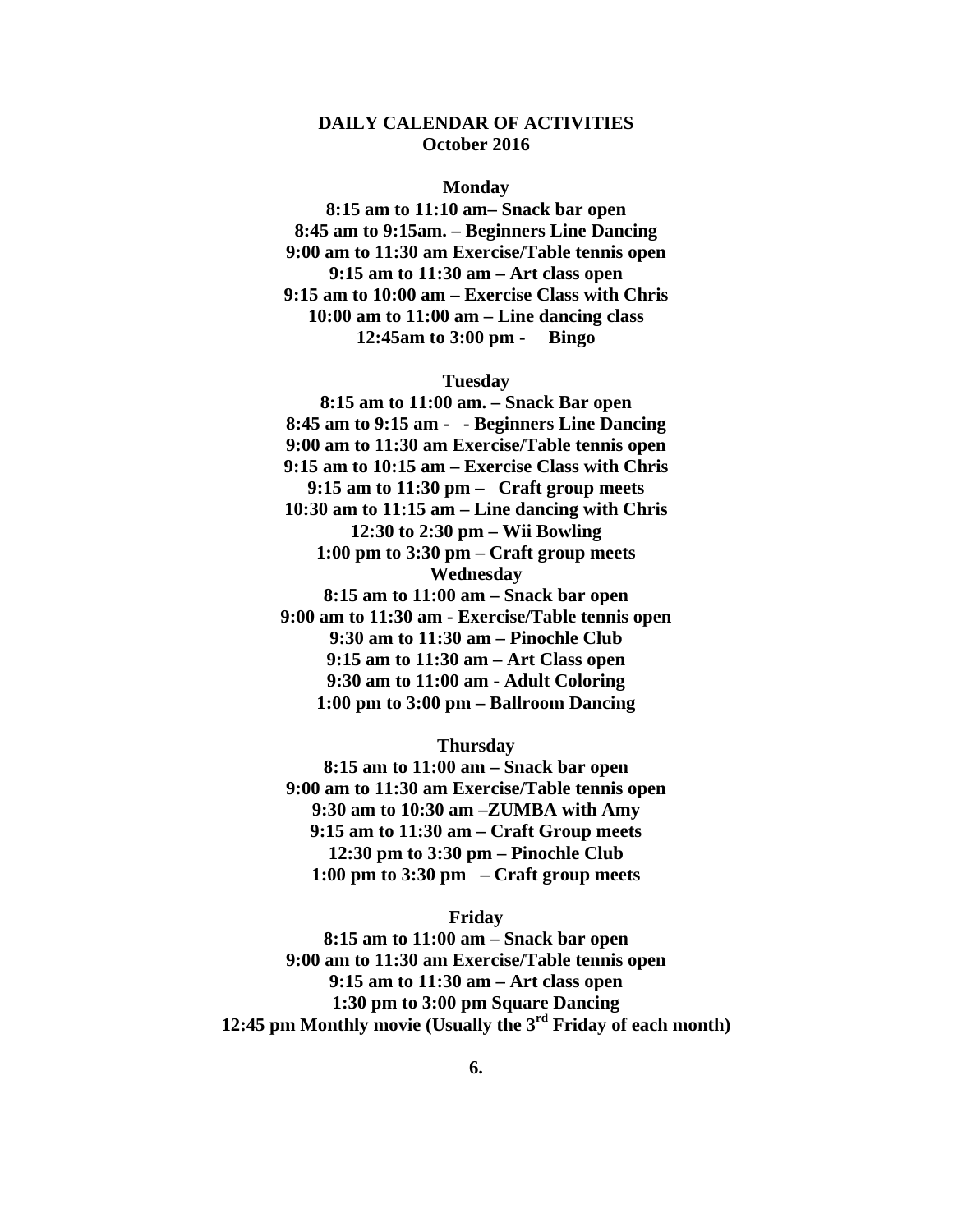#### **SERVICES BY APPOINTMENT DIAL-A-RIDE**

**At least a 2-day notice is required for rides to the Senior Center, medical appointments, shopping and other destinations at any time within the month. Call 826-3555 for an appointment. There is a suggested donation of \$1.50 each way. MEDICARE/MEDICAL INSURANCE INFORMATION Persons seeking help in filing Medicare claims or appeals, interpreting medical bills and assistance in making decisions concerning Medicare supplemental insurance can make an appointment with Senior Center Staff by calling the Center at 860 826-3553. Advice on** 

**Living Wills and how to deal with advance medical directives is also available.** 

From the Nursing Desk: Flu Shots will be available on Wednesday, October 12<sup>th</sup> from 9am **to 1:00 pm Bring your insurance cards.** 

**Do you have diabetes or take care of someone who has diabetes? Well guess what, the New Britain Health Department is hosting a 6 week seminar on diabetes education. The seminar will be held once a week for 2 hours at the New Britain Senior Center this fall. We are looking for you to come and learn how to better manage your diabetes or enhance the care you provide to someone else. Please complete a sheet and leave it in the envelope hanging on the nurse's office door or call the New Britain Health Department at 860-826- 3464. Thank you for your interests and look forward to your participation.**

|                | <b>GOLDEN NOTES SUBSCRIPTIONS</b>                 |                   |            |
|----------------|---------------------------------------------------|-------------------|------------|
| <b>NAME</b>    |                                                   | <b>DATE</b>       |            |
|                | <b>STREET</b>                                     |                   |            |
| <b>ADDRESS</b> |                                                   |                   |            |
| <b>CITY</b>    |                                                   |                   | <b>ZIP</b> |
|                | <b>CODE</b>                                       |                   |            |
|                |                                                   | <b>CELL PHONE</b> |            |
|                | #                                                 |                   |            |
|                | Make checks payable to: NEW BRITAIN SENIOR CENTER |                   |            |
|                | <b>Return to:</b>                                 |                   |            |
|                | <b>GOLDEN NOTES</b>                               |                   |            |
|                | <b>New Britain Senior Center</b>                  |                   |            |
|                | <b>55 Pearl Street</b>                            |                   |            |
|                | New Britain, CT 06051                             |                   |            |
|                | Annual Fee: \$6.00 non refundable                 |                   |            |
|                | Cash Check                                        |                   |            |
|                | New Subscription_______ Renewal_                  |                   |            |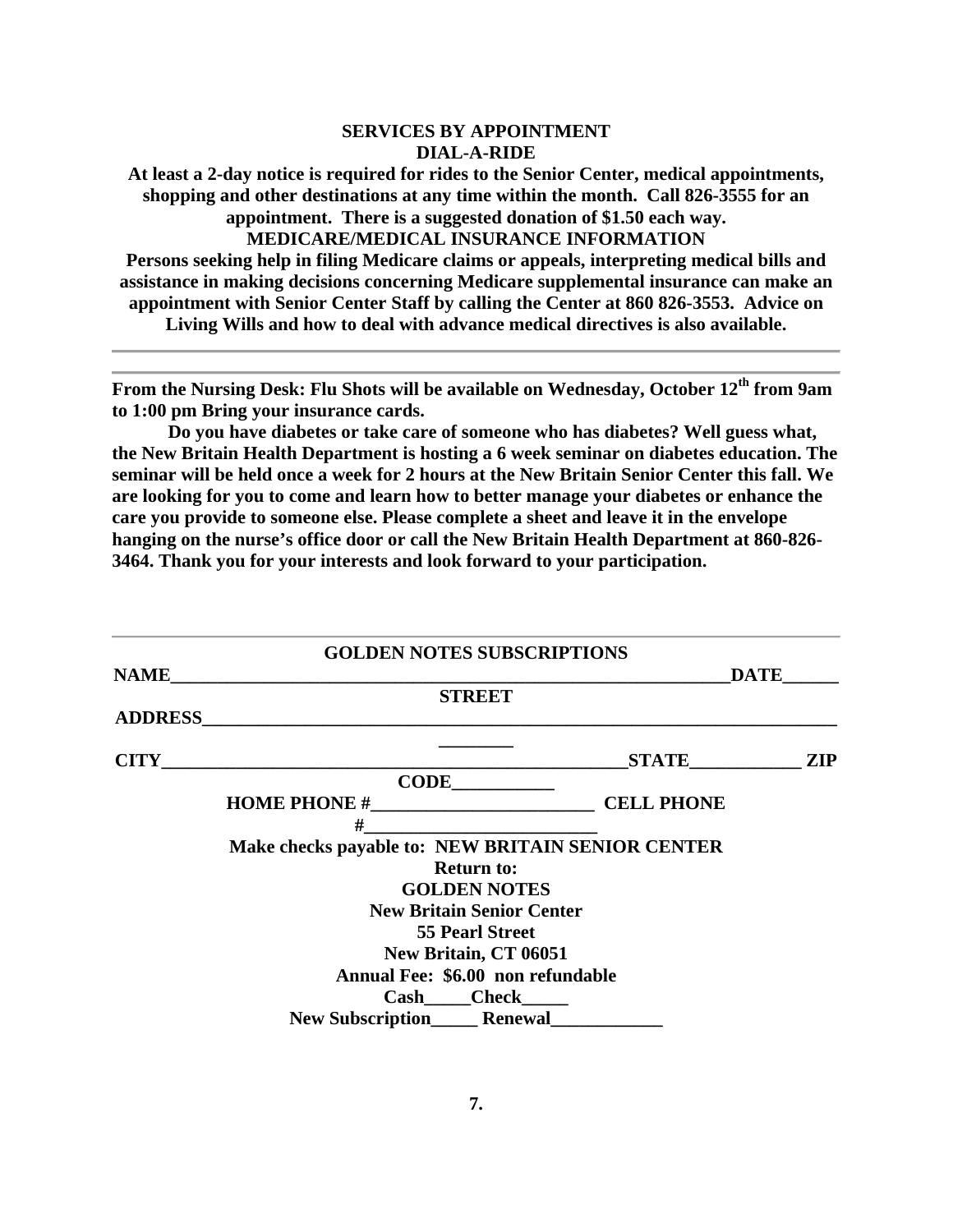**NEW BRITAIN TRIAD SENIOR EXPO** Thursday, October 13, 2016 10:00 AM to 1:00 PM **Hospital for Special Care Research Center** 370 Osgood Avenue, New Britain



**Free Admission Service Provider Vendors Flu Shots (With Insurance Cards) Confidential Document Shredding Raffle Prizes Guest Speakers Hair/Nails by Goodwin Tech Students Free pasta Lunch** 



**READs Tutor Program** 

The Community Renewal Team's Retired Senior Volunteer Program is now seeking volunteers to serve in our signature READs Tutor Program for the current school year. READs is school-based and volunteers are partnered with students at local elementary schools, providing reading guidance for one hour per week during October to May school year. The READs Program is expecting to be operating in up to 10 schools in the New Britain Consolidated School District this year and the program is in need of volunteers who love to share their joy in reading and to provide a positive role model to students. Interested persons can contact Delores Wisdom, RSVP Coordinator at wisdom@crtct.org or by calling 860 760-3077 or 860 539-6233

> **Wii Bowling** Tuesdays at 1:00 PM

Join us for some fun and excitement spending time with friends during an afternoon of friendly competition. Wii Bowling is an activity that everyone can do so stop by and check it out!